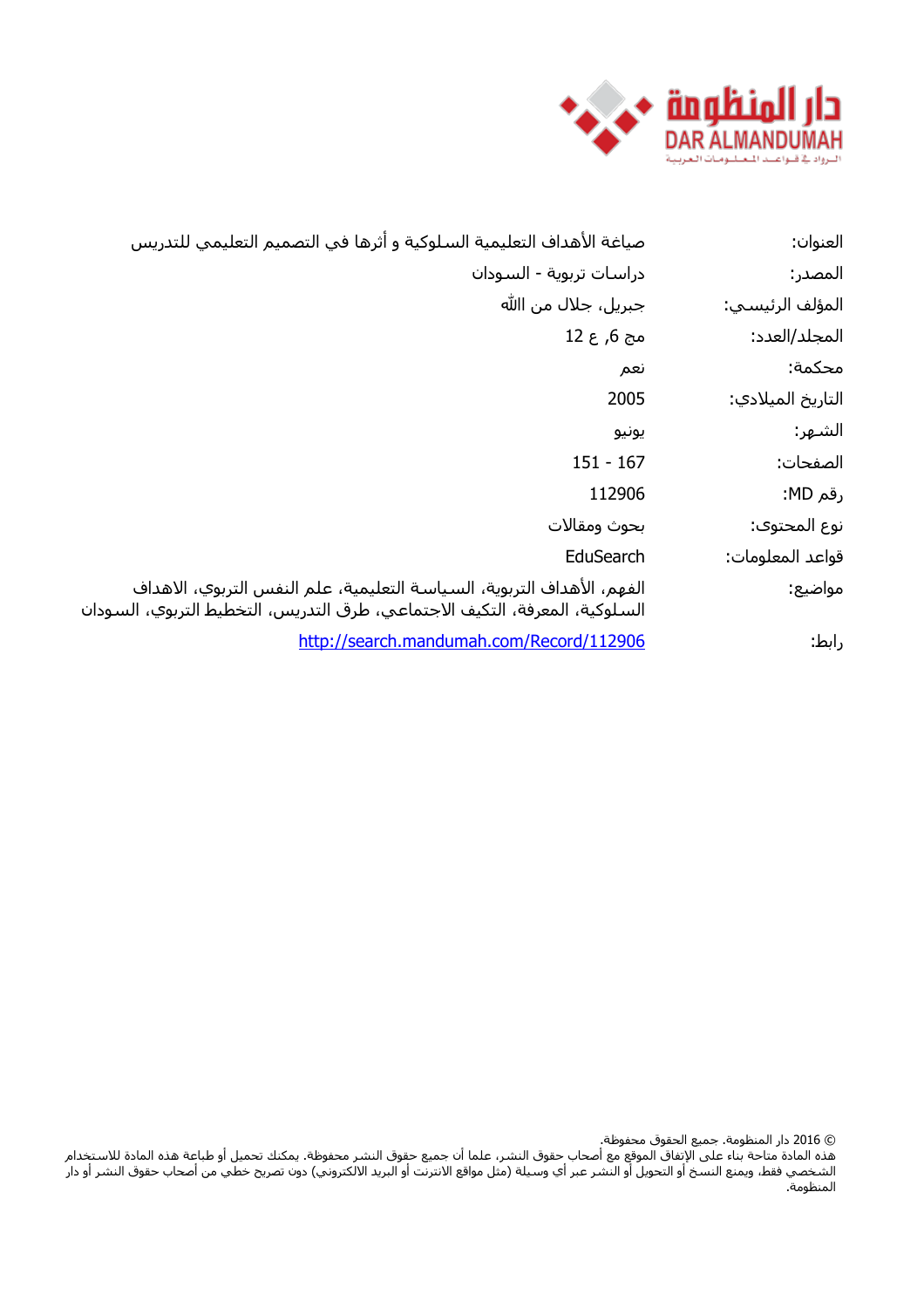صباغة الأهداف التعليمية السلوكية وأثرها في التصميم التعليمي دراسات تربوية – العدد( 12 )

# صياغة الأهداف التعليمية السلوكية وآثرها في التصميم التعليمي للتدريس

إعداد : د. جلال من الله جبريل جامعة السودان المفتوحة

> أو لاً : الأهداف التعليمية السلوكية : مقدمة :

الأهداف … لفظ شائع ومصطلح لا يخلو منــــه أي كتـــاب نزبــــوي , والحديث عنها طويل وشاق , ولا نزال المشكلة فائمة … حيرة وارباك فسي تحديد الأهداف السلوكية . وهي قضية تربوية تحتاج إلى دراســـة , وســـوف يقتصر الحديث حول تعريف الهدف السللوكي , وأهميـــة تحديـــد الأهـــداف النربوية , وهل الـهدف ضّرورة ملحة فـــي العمليـــة النربويـــة , وإيجابيـــات الأهداف في العملية النربوية , ومجالات الأهــداف الــسلوكية ومــسنوياتها وأجزاء الهدف السلوكي , ومواصفات الهدف السلوكي الجيد , ودور الأهداف السلوكية في العملية التعليمية ودورها في تخطيط المناهج وتطويرها , ودورها في نوجيه أُنشطة النعلم والنعليم ودورهاً في عملية النقويم .

تعريف الهدف السلوكي :

يعرف (كمب) الهدف السلوكي بأنه عبارة دقيقة نجيب عـــن الـــسؤال النالي : ما الذي يجب على الطالب أن يكون قادراً على عمله ليدل على أنه قد تعلم ما نر بده أن بتعلم ؟

ويعرف المركز العربي للبحوث النزبوية لدول الخليج العربى الهسدف السلوكي بأنه التغير المرغوب المتوقع حدوثه في سلوك المتعلم والذي يمكــن تقويمه بعد مرور المتعلم بخبرة تعليمية معبنة .

ويعرف الهدف السلوكي بأنه وصف دقيق وواضح ومحدد لناتج النعلم المرغوب تحقيقه من المتعلم على هيأة سلوك قابل للملاحظة والقياس .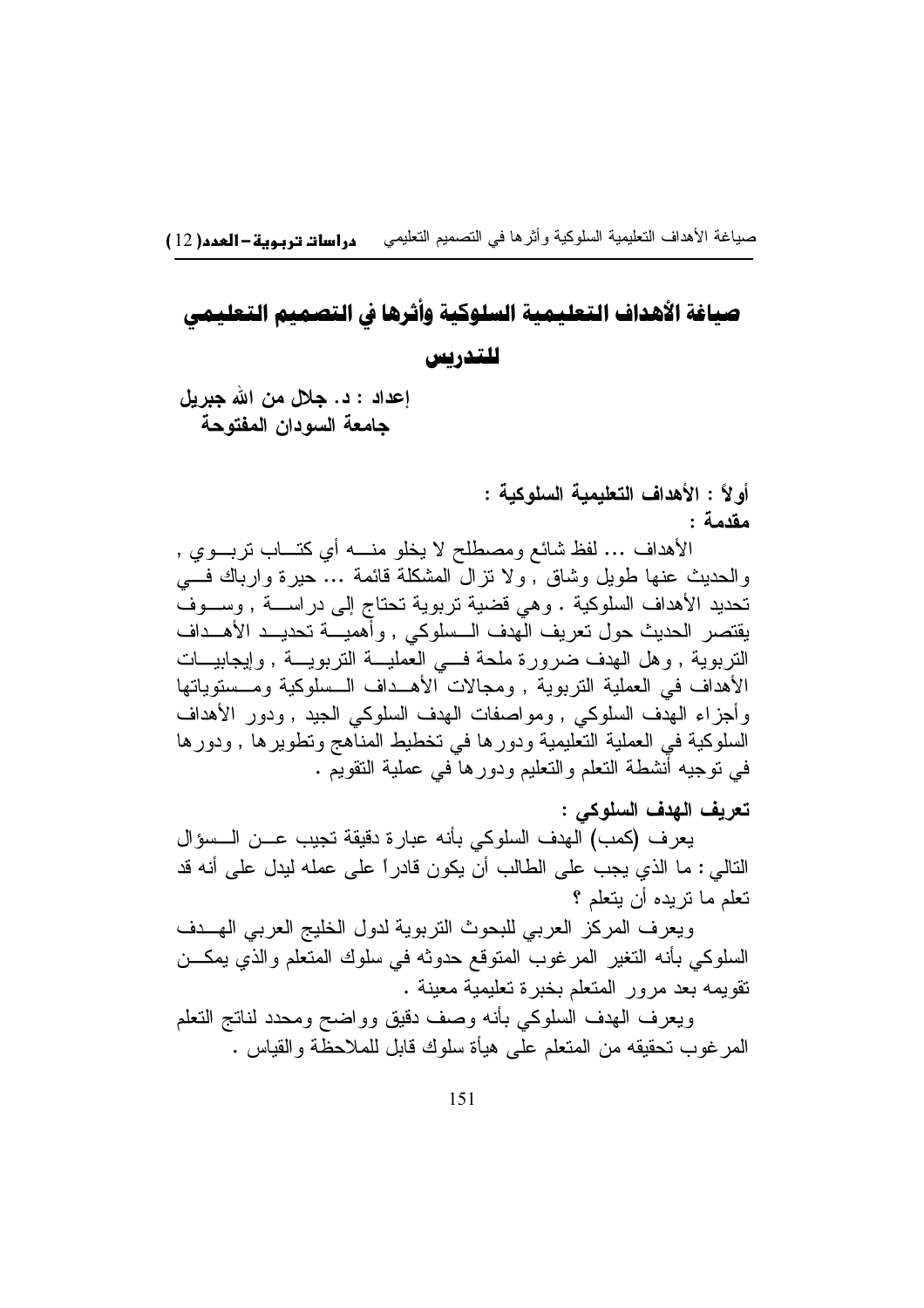أهمية تحديد الأهداف التريوية :

الأهداف دائماً نقطة البدابة لأي عمل سواء أكان هذا العمل في إطـــار النظام النَّربوي أم أي نظام أخر فهي نعد بمثابة القائد والموجه لكافة الأعمال . ويمكن إبر إز الدور المهم للأهداف التربوية على النحو التالي :

- 1. نعني الأهداف النربوية في مجتمع ما بصياغة عقائده وقيمه وتراثـــه و أماله و حاجاته و مشکلاته ً .
- 2. نعين الغايات مخططى المناهج على اختيار المحتوى التعليمي للمراحل الدرَّاسية المختلفة وصّياغة أهَّدافها النربوية المهمة .
- 3. تساعد الأهداف النربوية على نتسيق ونتظيم وتوجيه العمـــل لتحقيـــق الغابات الكبرى ولبناء الإنسان المتكامل عقليا ومهاريا ووجدانيا فسي المحالات المختلفة .
- 4. نؤدي الأهداف النربوية دوراً بارزاً في نطـوير الـسياسة التعليميـــة وتوجيه العمل التربوي لأي مجتمع .
- 5. يساعد تحديد الأهداف التربوية في التنفيذ الجيد للمنهج من حيث تنظيم طرق الندريس وأساليبها ونتظيم ونصميم وسائل وأسساليب مختلفــة للتقويم .

لذا فإن تحديد الأهداف التر بوية ضر ورياً لكل ضر وب السلوك الواعي ونزداد أهميتها في العملية النربوية التي يراد منها نوجيه الجيل وبناء صــــرح الأمة وتعيين أسلوب السلوك في حياة الفرد والجماعة , حتى تهنـــأ البـــشرية ونعيش فيي ظل نظم ونعاون وانسجام ونفاؤل ورغبة وإقدام ووعسى وتسدبر و إحكام .

هل الهدف ضرورة ملحة في العملية التربوية ؟

إن الجواب عن هذا السؤال بطرح جملة من القضايا الأساسية المرتبطة بأهمية الأهداف في العمل النربوي وهي قضايا يمكن إيجازها بالعناصر التالية :

1. إن مفهوم التربية في جوهره يفيد في تحقيق هدف ما . 2. إن ممار ساتنا في الحياة اليومية في حد ذاتها مجموعة أهداف نـــسعى لتحقيقها .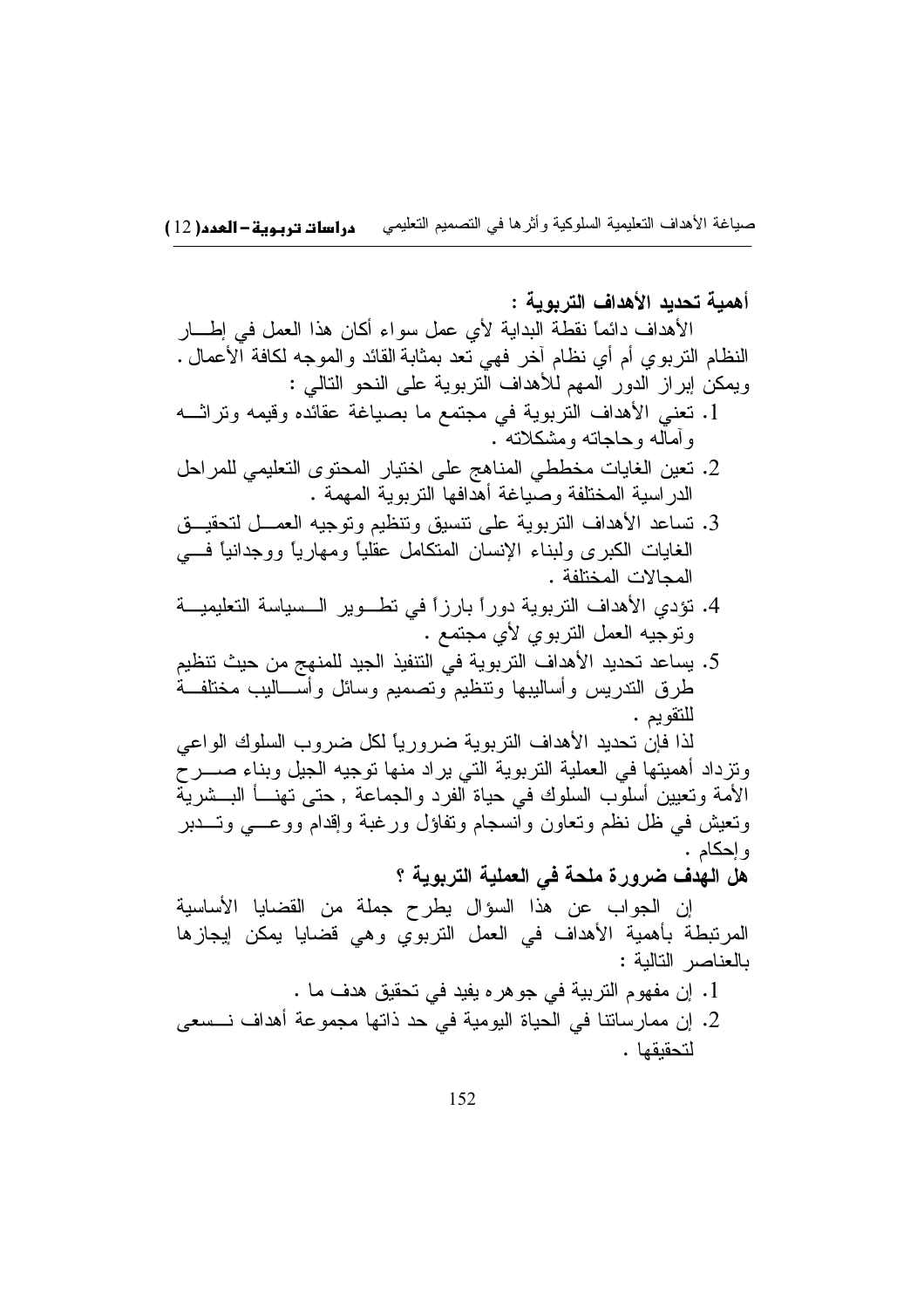3. إن الأهداف التربوية معيار أساسي لاتخاذ قرارات تعليميـــة عقلانيـــة و عملية خاضعة للفحص والتجربب .

إيجابيات الأهداف في العملية التربوية : بما أننا اتفقنا كما ذكر ٍ سابقاً على أن الأهداف ضرور به في كل عصــل نربوي فهذا يعني أن هناك مجموعة من الإيجابيات يحققها النعلـــيّم بواســـطة الأهداف . ويمكن إيجاز إيجابيات الأهداف في العملية التربوية بما يلي : 1. إن تحديد الأهداف بدقة يتيح للمعلم إمكانية اختيار عناصــــر العمليـــة النعليمية من محتوى وطرقٌ ووسائل وأدوات نقويم . 2. إن تحديد الأهداف يسمح بفردانية التعليم . 3. إن تحديد الأهداف بساعد على إجراء تقويم لانجاز ات التلاميذ . 4. إن المتعلم عندما يكون على علم بالأهداف المراد تحقيقها منه فإنسه لا يهدر وقته وجهده بإعمال غير مطلوبة منه . 5. عندما نكون الأهداف محددة فإنه من السهل قياس قيمة التعليم . 6. إن وضوح الأهداف يضمن احترام توجهات السياسة التعليمية . 7. إن وضوح الأهداف يتيح إمكانية فتح قنوات تواصـــل واضـــحة مـــع المسئولين عن التربية والتعليم . 8. إن تحديد الأهداف يتيح للمتعلمين إمكانية المساهمة في المقررات على اعتبار أنهم يصبحون قادرين على تمييز التعليمات الرسمية ونقييمها . 9. إن وضوح الأهداف ينيح إمكانية التحكم في عمل التلميذ وتقييمه . 10. إن وضوح الأهداف بِتيح إمكانية توضيح القرارات الرسمية لــضبط الغابات المرسومة. مجالات الأهداف السلوكية :

قدم بلوم وزملاءه تصنيفاً للأهداف التعليمية السلوكية في مجالات ثلاثة هي کما بلي :

طور بلوم وزملاؤه عام 1956م تصنيفاً للأهداف في المجال المعرفيي, والتصنيف عبارة عن نرتيب لمستويات السلوك ( النعلم أو الأداء ) في تسلسل تصاعدي من المستوى الأدنى إلى المستوى الأعلى .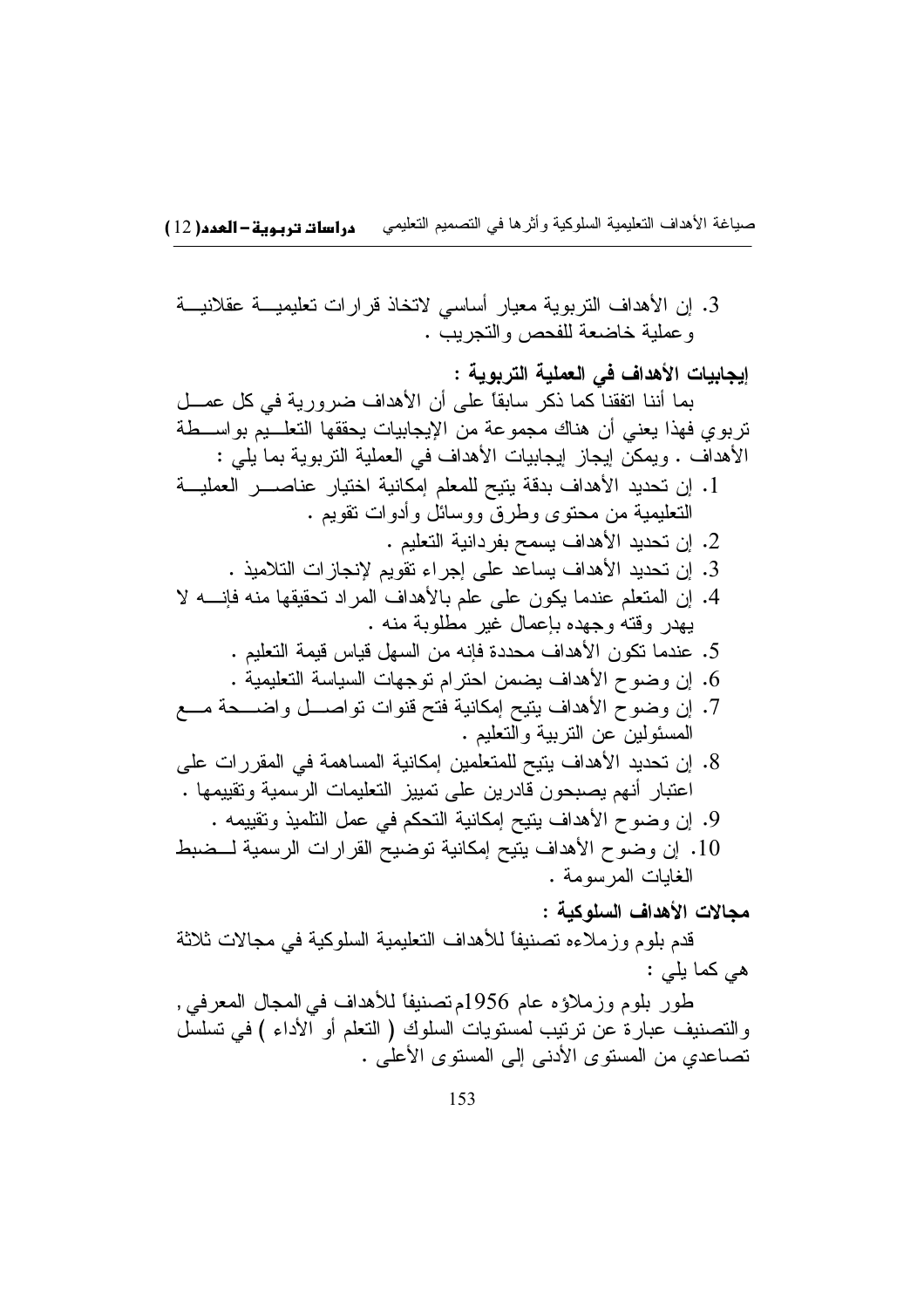ويحتوي المجال المعرفي على ستة مستويات نبدأ بالقـــدرات العقليـــة البسيطة ونتنهى بالمستويات الأكثر نعقيداً , وفيما يلسى مـــستويات المجـــال المعرفي وتعريف لكل مستوى :

#### 1. المعرفة :

وهي القدرة على نذكر واسترجاع ونكرار المعلومات دون نغيير يذكر . ويتضمن هذا المستوى الجوانب المعرفية التالية : معرفة الحقائق المحددة , مثل : معرفة أحداث محددة , تواريخ معينة , أشخاص , خصائص – معرفة المــصطلحات الفنيـــة , مثـــل : معرفـــة مدلو لات الرموز اللفظية – معرفة الاصــطلاحات , مثــل : معرفــة الاصطلاحات المتعارفه للتعامل مع الظـواهر أو المعـــارف – معرفـــة الاتجاهات والتسلسلات , مثل : معّز فة الاتجاهات الإسلامية في السنوات الأخير ة بالغرب – معرفة التصنيفات و الفئات . معرفة المعايير , معرفة المنهجية أو طرائق البحث , معرفة العموميات والمجردات , مثل : معرفة المبادىء والتعميمات ومعرفة النظريات والنز اكيب المجردة .

2. الفهم :

وهو القدرة على نفسير أو إعادة المعلومات التي حصلها الطالب في مستوى المعرفة بلغته الخاصة وصياغتها . والفهم في هذا المستوى يشمل الترجمة والتفسير والاستتناج .

3. التطبيق :

وهو القدرة على استخدام أو نطبيق المعلومات والنظريات والمبـــادئ والقوانين في موقف جديد .

4. التحليل :

وهي القدرة على تجزئة أو تحليل المعلومات أو المعرفة المعقدة إلى أجزائها التبي نتكون منها والنعرف على العلاقة بين الأجـــزاء ونتـــضمن القدر ة على التحليل ثلاثة مستويات : تحليل العناصر – تحليل العلاقات – تحليل المبادىء التنظيمية .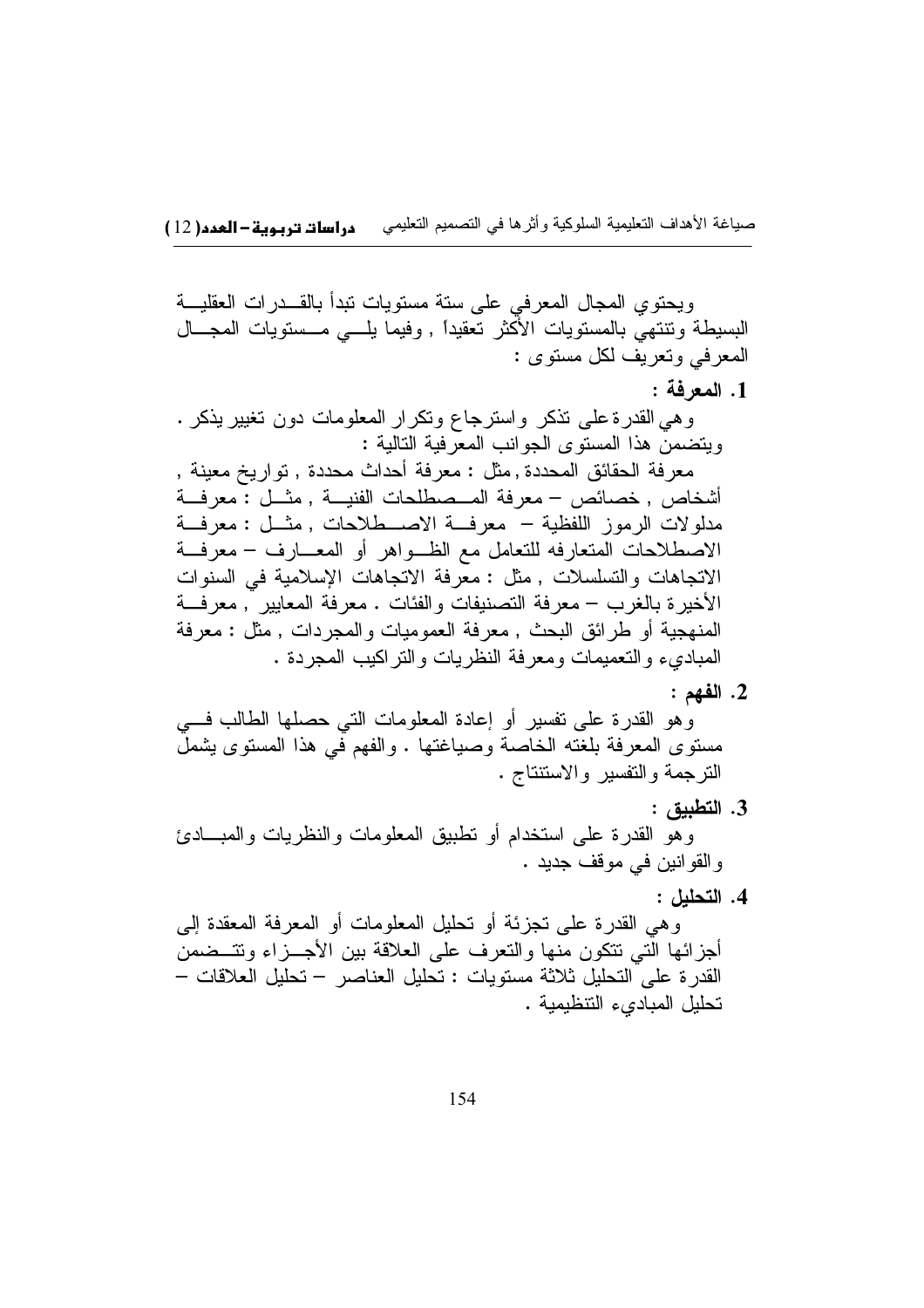5. التركيب :

و هو القدر ۃ علی جمع عناصر ۖ أو ۖ أجز اء لنکوبن کل منکامل أو نمط أو تركيب غير موجود أصلا .ونتضمن القدرة على التركيب ثلاثة مستويات : إنتاج وسيلة اتصال فريدة —إنتاج خطة أو مجموعة مقترحة من العمليات — اشتقاق مجموعة من العلاقات المجردة .

6. التقويم :

وهو القدرة على إصدار أحكام حول قيمة الأفكار أو الأعمـــال علــــى وفق معايير أو محكات معينة . ويتضمن النقويم مستويين هما : الحكم في ضوءِ معيار ذاتي – الحكم في ضوءِ معايير خارجية .

ثانياً : المجال النفسي حركي ( مهار ي ) :

ويشير هذا المجال إلى المهارات التي نتطلب التنسيق بين عــضلات الجسم كما في الأنشطة الرياضية للقيام بأداء معين . وفي هذا المجال لا يوجد تصنيف متفقٍ عليه بشكلٍ واسعٍ كما هو الحال في تصنيف الأهداف المعرفية . وينكون هذا المحال من المستويات التالية :

- 1. الاستقبال : وهو عملية الإدراك الحسي والإحساس العــضوي التـــي نؤدي إلى النشاط الحركي .
	- 2. التهيئة : وهو الاستعداد والتهيئة الفعلية لأداء سلوك معين .
- 3. الاستجابة الموجهة : ويتصل هذا المستوى بالتقليد والمحاولة والخطأ في ضوء معيار أو حكم أو محك معين .
- 4. الاستجابة الميكانيكية : وهو مسنوى خاص بالأداء بعد نعلم المهـــارة يثقة وبداعة .
- 5. الا**ستجابة المركبة** : وهو يتضمن الأداء للمهـــارات المركبـــة بدقـــة وسرعة .
- 6. التكييف : وهو مستوى خاص بالمهارات التي يطورها الفرد ويقــدم نماذج مختلفة لها تبعاً للموقف الذي يواجهه .
- 7. ا**لتنظيم والابتكار** : وهو مستوى يــرتبط بعمليـــة الإبـــداع والتنظـــيم و النطوير لمهار ات حركية جديدة .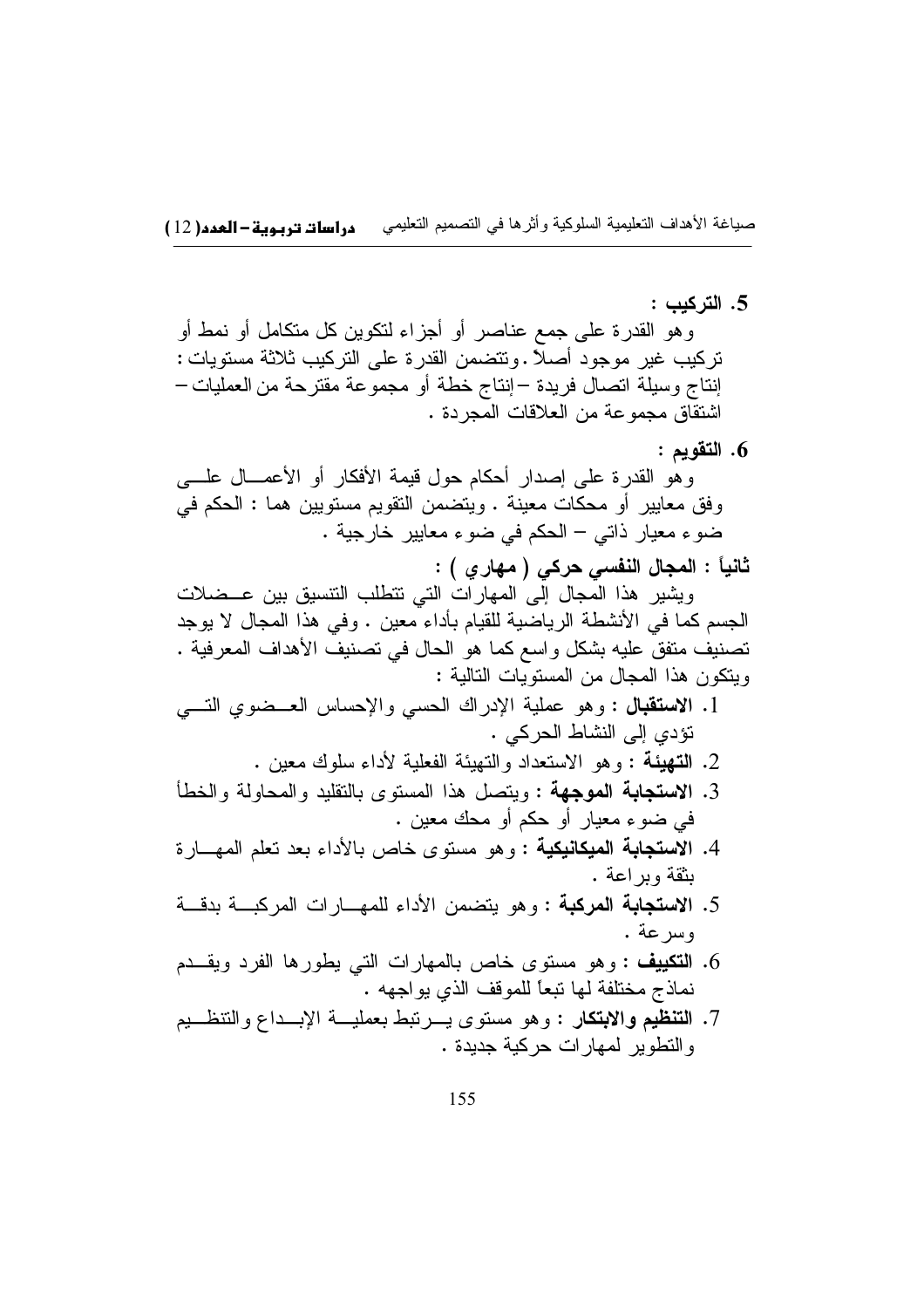ثالثًا : المجال الوجداني ( العاطفي ) : ويحتوى هذا المجال على الأهداف المتعلقة بالانجاهات والعواطف والقسيع كالنقدير والاحترام والنعاون , أي أن الأهداف في هذا المجال نعتمــد علــــي العواطف والانفعالات . وقد صنف ديفيد كراثول وزملاؤه عام 1964م النعلم الوجداني في خمسة مستويات هي : 1. الاستقبال : وهو توجيه الانتباه لحــدث أو نـــشاط مـــا . ويتــضمن المستويات التالية : الوعي أو الاطلاع – الرغبة في التلقي – الانتبـــاه المر اقب . 2. الاستجابة : وهي تجاوز النلميذ درجة المشاركة بشكل مـــن أشـــكال المشاركة و هو يتضمن المستويات التالية : الإذعان في الاســـتجابة – الر غبة في الاستجابة – الار تياح للاستجابة . 3. إعطاء قيمة : ( التقييم ) وهي القيمة التي يعطيها الفسرد لمسشىء أو ظاهرة أو سلوك معين . ويتصف السلوك هنـــا بقـــدر مـــن الثبـــات والاستقرار بعد اكتساب الفـــرد أحـــد الاعتقـــادات أو الاتجاهـــات . ويتضمن المستويات التالية : تقبل قيمة معينة – تفضيل قيمة معينة – الاقتناع ( الالتزام ) بقيمة معينة . 4. ا**لتنظيم** : و هو عند مو اجهة مو اقف أو حالات تلائمها أكثر من قيمة . ينظم الفرد هذه القيم ويقرر العلاقات النبادلية ببنها ويقبـــلّ أحـــدها أو بعضها كقيمة أكثر أهمية . وهو يتضمن المستويات التالية : إعطـــاء نصور مفاهيمي للقيمة , ترتيب أو تتظيم نظام القيمة . 5. **تطوير نظام من القيم** : وهو عبارة عن تطوير الفرد لنظام من القـــيم يوجه سلوكه بثبات ونناسق مع نلك القيم النبي يقبلها ونصبح جزءاً من شخصيته . وهو يتضمن المستويات التالية :

- إعطاء تصور مفاهيمي للقيمة .
	- ترتيب نظام للقيم .
		- أجزاء الهدف السلوكي :

يري روبرت في عام 1975م أن الهدف السلوكي يجــب أن يحتــوي علي ثلاثة أجزاء هي كما يلي :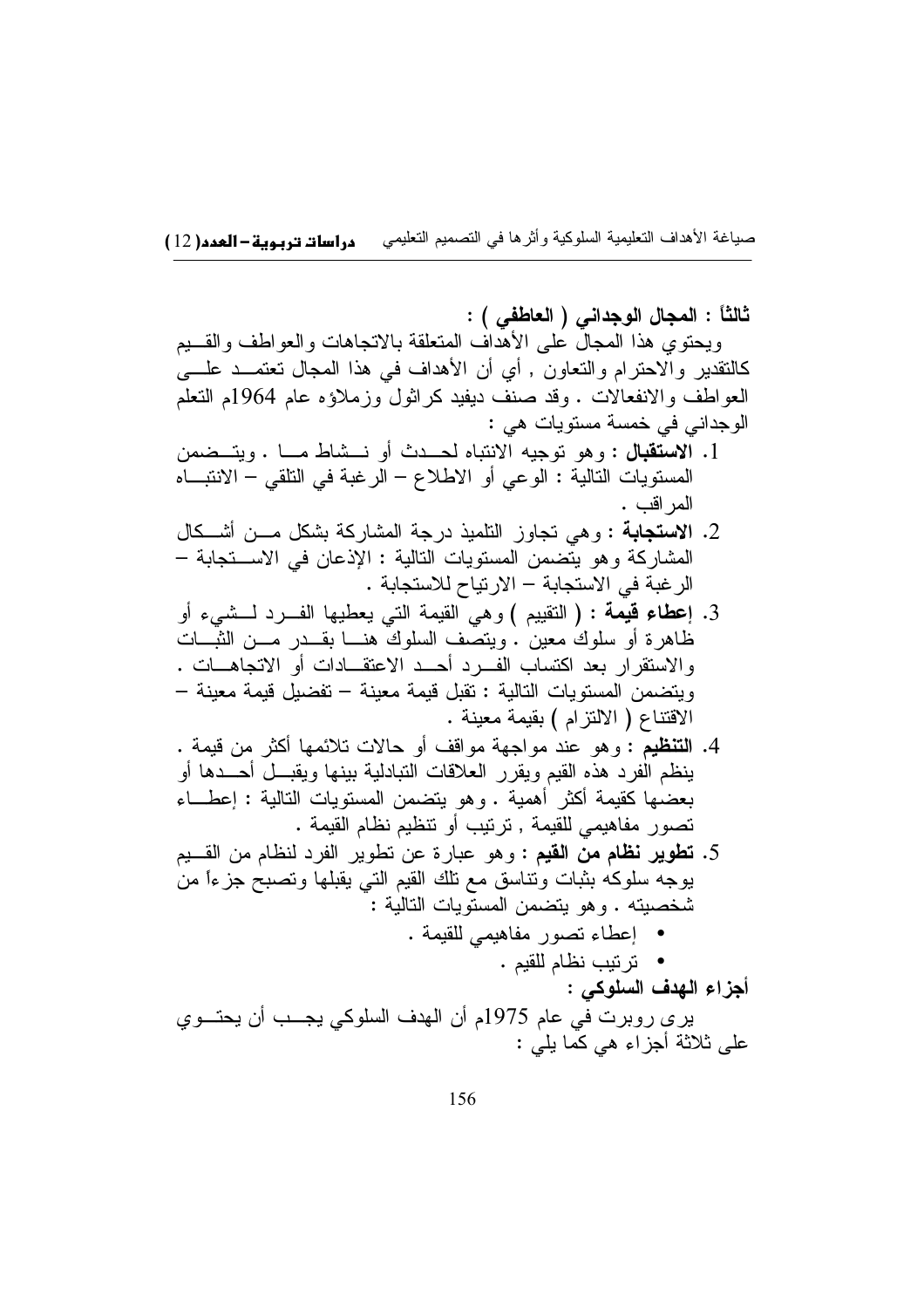1. وصف السلوك المرغوب نحقيقه بواسطة المتعلم بعد مروره بخبـــرة تعلىمىة . 2. وصف الحد الأدنى لمستوى الأداء المقبول . 3. وصف الشروط أو الظروف التي يتم خلالها قيام المستعلم بالـــسلوك المطلوب . مواصفات الهدف السلوكي الجيد : يجب أن نصاغ الأهداف السلوكية بشكل محدد وواضح وقابل للملاحظة , ومن القواعد والشروط الأساسية لتحقيق ذلك ما يلبي : 1. أن نصف عبارة الهدف أداء المتعلم أو سلوكه الذي يستدل منه علـــي تحقيق الهدف بذلك , وأن تصف الفعل الذي يقوم به المتعلم أو الـــذي أصبح قادراً على القيام به نتيجة لحدوث النعلم ولا نصف نشاط المعلم أو أفعال المعلم أو غرضه . 2. أن تبدأ عبارة الهدف بفعل " مبنى للمعلوم " يـــصف الــسلوك الـــذى يفتر ض في الطالب أن يظهر ه علَّدما يتعامل مع المحتوى . 3. أن تصف عبارة الهدف سلوكاً قابلاً للملاحظة , أو أنه على درجة من التحديد بحيث بسهل الاستدلال عليه بسلوك قابل للملاحظة . 4. أن تكون الأهداف بسيطة " غير مركبة " أي أن كل عبـــار ة للهـــدف نتعلق بعملية واحدة وسلوك واحد فقط . 5. أن يعبر عن الهدف بمستوى مناسب من العمومية . 6. أن نكون الأهداف واقعية وملائمة للزمن المتاح للتــدريس والقــدرات وخصائص الطلاب . بعض الأفعال التي يمكن استخدامها عند صياغة الأهداف السلوكية : يتعرف – يعطي أمثلة عن – يقارن من حيث – يصف – يلخــص – بصنف – بحل مسألة . بعض الأفعال التي لا يفضل استخدامها عند صياغة الأهداف السلوكية : يعرف – يفهم – يتذوق – يعي – يدرك – يتحسس الحاجــــة إلــــى – يبدى اهتماماً . ويعود السبب في ذلك إلى أنها صعبة القياس والملاحظة .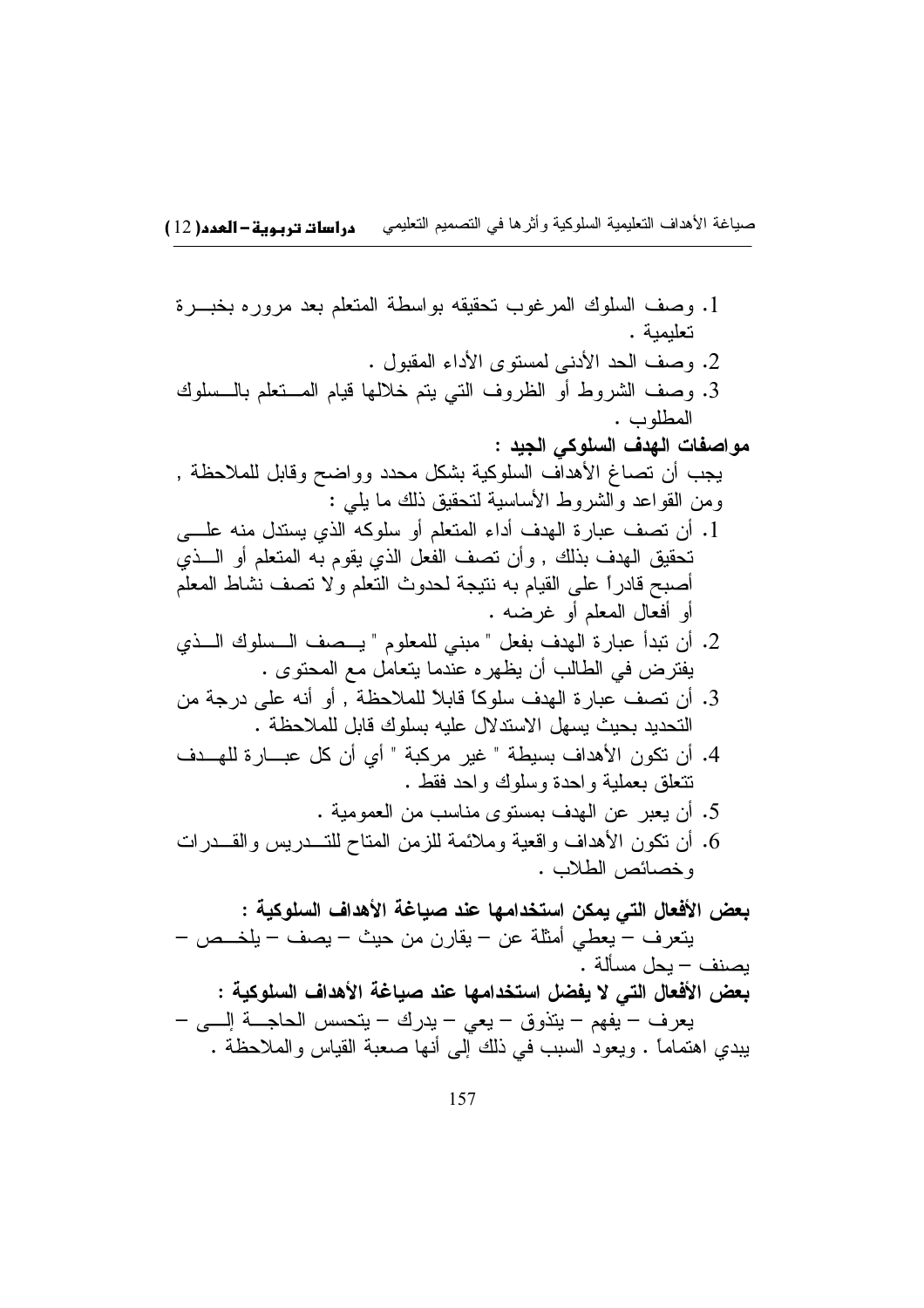دور الأهداف السلوكية في العملية التعليمية : أولاً : دورها في تخطيط المناهج وتطويرها : 1. نسهم في بناء المنـــاهج النعليميـــة ونطويرهـــا , واختيـــار الوســـائل والتسهيلات والأنشطة والخبرات التعليمية المناسبة لتنفيذ المناهج . 2. نسهم في نطوير الكتب الدراسية وكتب المعلم المصاحبة لتلك الكتب . 3. نسهم في نوجيه ونطوير برامج إعداد وندريب المعلمين خاصة نلــك البر امج القائمة على الكفابات التعليمية . 4. نسهم في نصميم ونطوير برامج النعليم الـــذانـي والنعلـــيم المبــــرمج وبرامج النعليم بواسطة الحاسب الألمي . ثانياً : دورها في توجيه أنشطة التعلم والتعليم : 1. نيسر عملية التفاهم بين المعلمين من جهة وبين المعلمين وطلابهم من جهة أخر ي , فالأهداف السلوكية تمكن المعلم مـــن مناقـــشة ز ملائــــه المعلمين في الأهداف والغايات النربوية ووسائل وسبل نتفيذ الأهداف مما يفتح المجال أمام الحوار والتفكير التعاوني مما ينعكس إيجاباً على نطوير المناهج وطرق النعليم . كما أنها نسهل سبل الاتـــصـال بــــين المعلم وطلابه فالطالب يعرف ما هو مطلوب منه وهذا بساعد عليى توجيه وترشيد جهوده مما يساعد على التقليل من النونز والقلق للطالب في الاختبار ات .

- 2. تسهم الأهداف السلوكية في تسلط الضوء علـــي المفـــاهيم والحقـــائق والمعلومات الجوهرية التبي نكون هيكل الموضوعات الدراسية ونرك النفصيلات والمعلومات غير الجوهرية التي قد يلجـــأ الطالـــب الِــــى در استها و حفظها جهلاً منه بما هو مهم وماً هو أقل أهمية .
- 3. نوفر إطاراً نتظيمياً بيسر عملية استقبال المعلومات الجديدة من قبل الطالب فتصبح المادة مترابطة وذات معنى مما يساعد على تذكرها .
- 4. تساعد على تفريد التعليم والتعامل مع الطالب كفرد لــــه خصائـــصه وتميزه عن غيره من خلال تصميم وتطوير بسرامج التعلسيم السذاتبي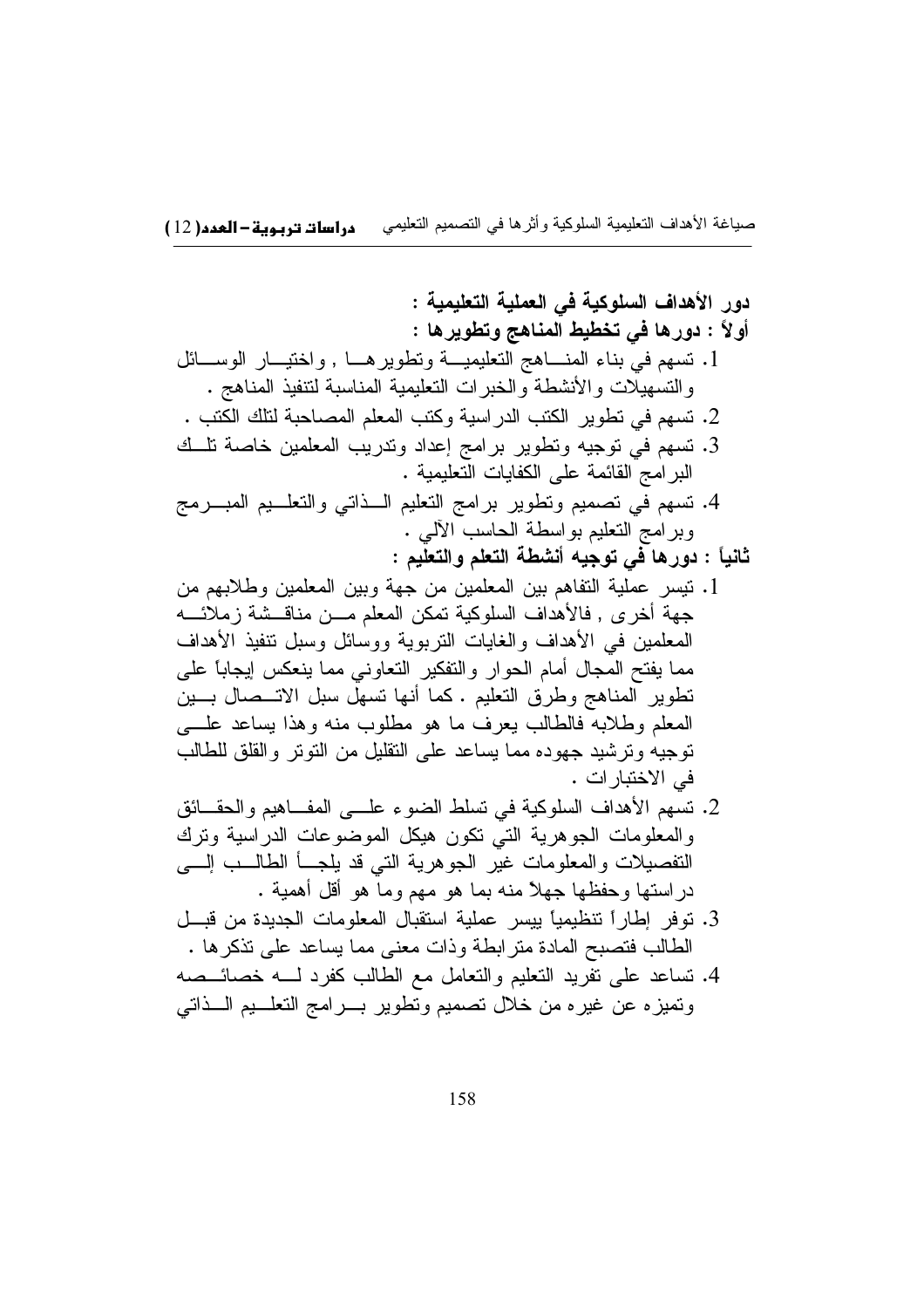الموجهة بالأهداف والتي يمكن أن تصمم في ضوء مجــال خبـــرات الطالب واستعداده الدر اسبي .

- 5. تساعد على تخطيط عملية التعليم وتوجيهه عن طريق اختيار الأنشطة المناسبة المطلوبة لتحقيق التعلم بنجاح بما في ذلك اختيــار طريقــة الندريس الفاعلة والمناسبة للأهداف واختيار وسائل النعلسيم المفيسدة لتحقيق الهدف السلوكي .
- 6. تساعد المعلم على إيجاد نوع من النوازن بسين مجـــالات الأهـــداف السلوكية ومستويات كل مجال من المجالات .
- 7. نوفر الأساس السليم لتقويم تحصيل الطالب وتسصميم الاختبارات واختيار أدوات النقويم المناسبة ونحديد مــستويات الأداء المرغوبـــة والشروط أو الظروف التي بنم خلالها قياس مخرجات النعلم .
- 8. نعمل على نرشيد جهود المعلم ونركيزهـــا علــــى مخرجـــات الــــنعلم " الأهداف " المطلوب تحقبقها .
- 9. نعتبر الأهداف السلوكية الأساس الذي نبنى عليــــه عمليــــة التـــصميم التعليمي ونتاج هذه العملية عبارة عن نظام يلائـــم المتغيــــرات فــــي الموقف التعليمي .
- 10. نَيْسِ النَّفاهُمِ والانْصالِ بينِ الْمُدْرِسَــة مَمثَلَــة بمعلميهـــا وهيئتهـــا الندريسية وبين أولياء الأمور فيما يتعلق بما نود المدرسة تحقيقه في سلوك الطلاب نتيجة للأنشطة المتنوعة التي تقدمها لهم في المجالات المختلفة " معر فية , نفس حركية , وجدانية " .
	- ثالثاً : دور الأهداف في عملية التقويم :

تقوم الأهداف على توفير القاعدة التي يجب أن تتطلق منهـــا العمليـــة النقويمية , فالأهداف نسمح للمعلم والمرببين بالوقوف على مدى فعالية النعليم ونجاحه في تحقيق التغير المطلوب في سلوك المتعلم . وما لم يحدد نوع هذا النغير أي ما لم توضع الأهداف فلن يتمكن المعلم من القيام بعملية النقويم مما يؤدي إلى الحيلولة دون تعرف مصير الجهد المبذول في عملية التعليم سـواء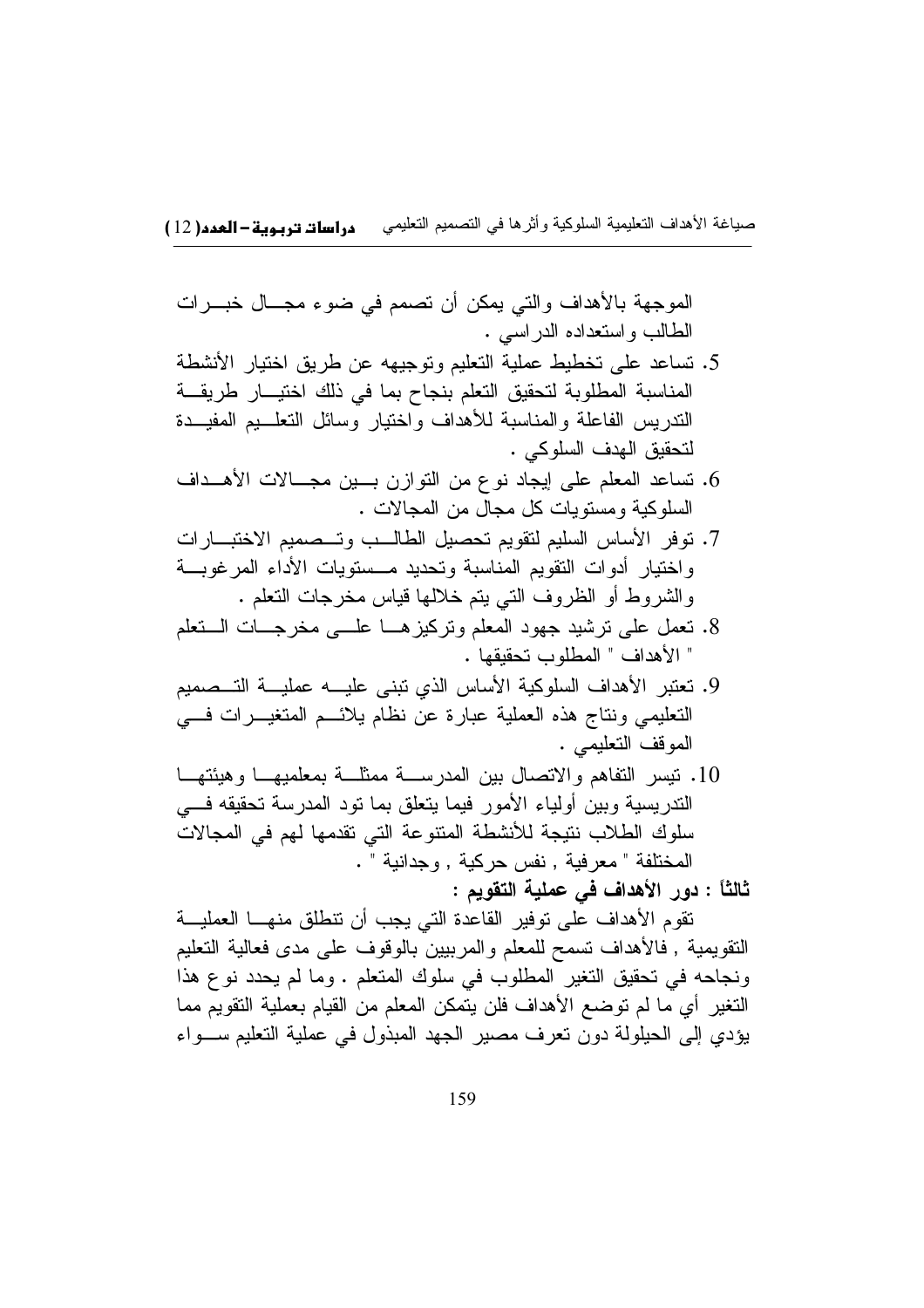أكان هذا الجهد من جانب المعلم أم المتعلم أم السلطات النزبوية الأخرى ذات العلاقة .

ثانياً : التصميم التعليمي للتدريس :

أنّ عملية النعلم لابد لمها من نفاعل بين مدخلاتها الماديــــة والبـــشرية ولابد لمها من الاهتمام بعوامل شتبي نؤثر فيها بطريقة أو أخـــرى , فالأعـــداد المنزايدة للمتعلمين والانفجار المعرفى والنكنولوجيا المتغيــرة دون نوقــف والمشكلات التي تواجه المتعلمين وتؤثر في تحصبلهم الأكـــاديمي كـــل هـــذه العوامل نتطلب من المعلمين والقائمين على أمر العملية النعليمية قدراً عـــالـي من الكفاءة والاهتمام بما يظهر في الميدان التربوي من أساليب وأفكار تسدفع بالعملية التعليمية لتحقيق أهدافها .

فتحديد الأهداف التعليمية العامة والخاصة , وتحليل محتسوى المسادة وتنظيمها , والمتعلمون وخصائصهم وقدراتهم وحاجاتهم الجسمية والنفسية , وأساليب وطرق الندريس المنتوعة , ونقنيات النعليم المنطورة , بسل فلسسفة المجتمع ومعتقداته . كل ذلك يتطلب من المعلم معرفة متعمقة بالمادة وكيفيـــة إعدادها وتصميمها بطريقة نؤدي به إلى أفضل النتائج المرغوبة , ولهذا لابد للمعلم بمعرفة أحداث الطرق التي تساعده على تحقيق هذه النتائج .

ومما لاشك فيه أن التصميم التعليمي هو ما توصل إليه رجال التربية والتعليم لنتظيم عملية النعليم والنعلم . وهنا نقف على بعض النعريفات الواردة عن التصميم التعليمي .

وقد عرفه رايجلوث (التصميم التعليمي التعلمي هو تخصص يهتم بفهم وتحسين العملية النعليمية النعلمية , ويصف أعلى مسنويات طرق النعليم النعلمي الني يمكن إحداث النغيرات المطلوبة في معرفة الطالب ومهاراته ) .

وتعرفه أفنان نظير ( علم التصميم التعليمي حقـــل مـــن الدراســــة والبحث يتعلق بوصف المبادئ النظرية والإجراءات العملية التعليمية لإعــداد البرامج النعليمية والمناهج المدرسية والمشاريع النربوية والدروس النعليميـــة والعملية كافة بشكل يكفل تحقيق الأهداف فهو علم يتعلَّــق بطـــرق تخطـــبط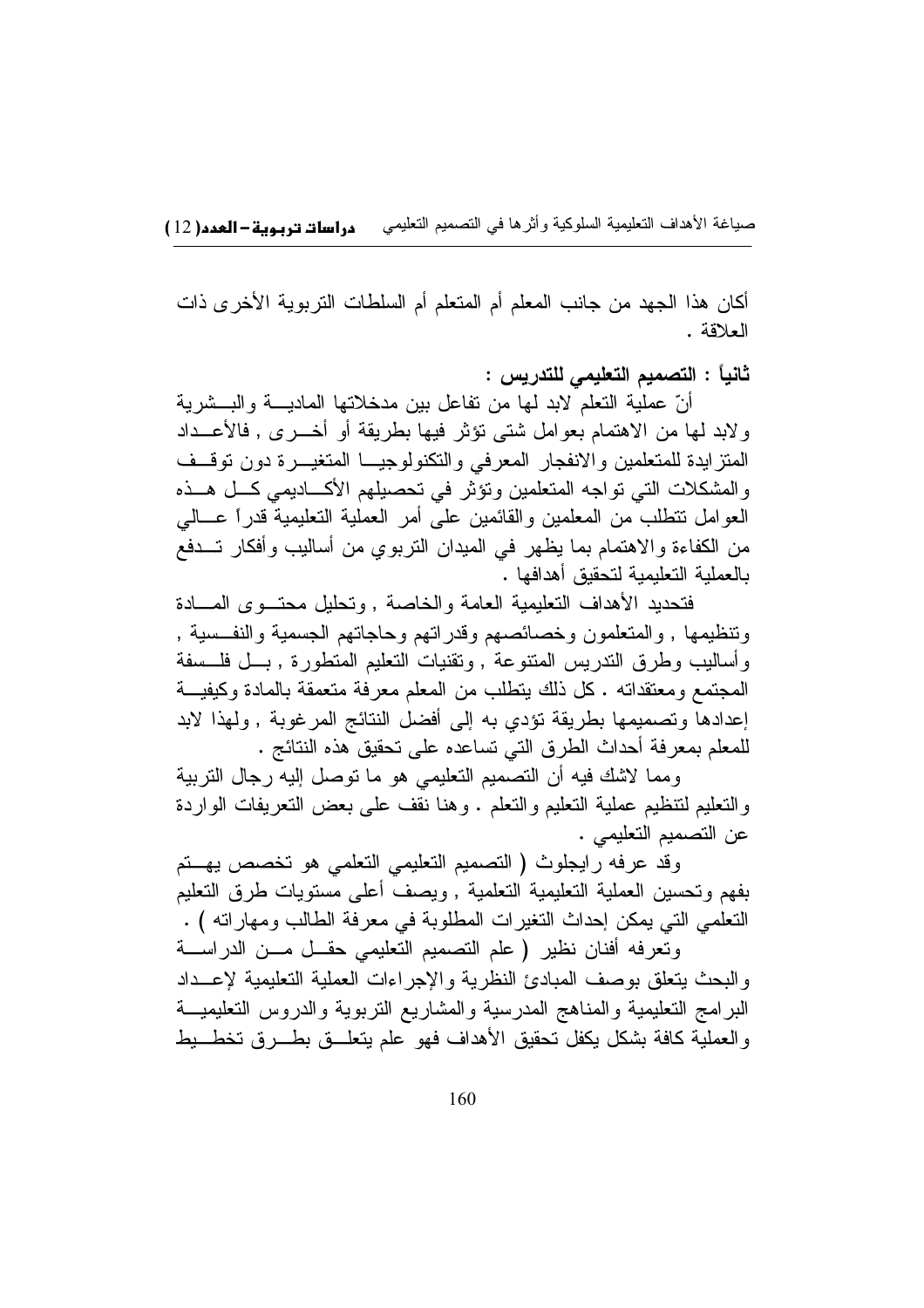عناصر العملية التعليمية وتحليلها وتنظيمها وتصويرها في أشكال وخسرائط قبل البدء في نتفيذها ) .

أما تعريف يوسف فطامي وأخرين فهو ( نظريسة تـــدريس منهجيـــة نظامية نتكيف مع المحتوى التعليمي المراد نعلمه , ونسعى إلى نحقيق نعلـــيم أكثر كفاءة وأكثر فعالية للمتعلمين من خلال عرض معلومـــات كافيــــة لـهـــم لبِتمكنوا من حل مشكلاتهم المكتشفة بطر بِقتهم الخاصة ) .

ويعرفه محمد محمود الحيلة (التصميم التعليمي علم وتقنية يبحث في وصف أفضل الطرق التعليمية التي تحقق النتاجات التعليمية المرغوب فيها وتطويرها , على وفق شروط معينة ) .

ومما سبق من نعاريف مختلفة للتصميم التعليمي انضح أهميـــة هـــذا النظام في العملية التعليمية وكما يتضح لهذا النظام أسس يقوم عليهـــا , ولمـــه مكونات أساسية وعناصر مكونة له وكما له خطوات عامة . فتصميم التعلـــيم يقوم على نظريات منها نظريات نظم عامة , نظريات اتصال , نظريات تعلم ونظر بات تعليم .

فالمكونات الأساسية لعملية تصميم التدريس كما حددها أبو جابر هي :

- 1- المقاصد (Intents) : ونتثنقل على الأهداف العامـــة والأهـــداف الخاصة ونتاجات التعلم .
- المحتوى (Content) : ويسشتمل علسى المعلومسات والبيانسات  $-2$ و الرسائل المراد ندريسها أو إيصالها للمتعلمين .
- الأنشطة (Activites) : وتشتمل علـــى اســـتر اتيجيات التـــدريس  $-3$ وإجراءات النعلم والنمارين أو الأسئلة التي نطرح أننساء عمليــة التدريس .
- 4- النقــويم (Evaluation) : ويـــثمنمل علـــي وضــــع الاختبـــارات والامتحانات وتقويم المتعلمين ومعرفة مدى نقدمهم ومدى تحقيقهم للأهداف المحددة .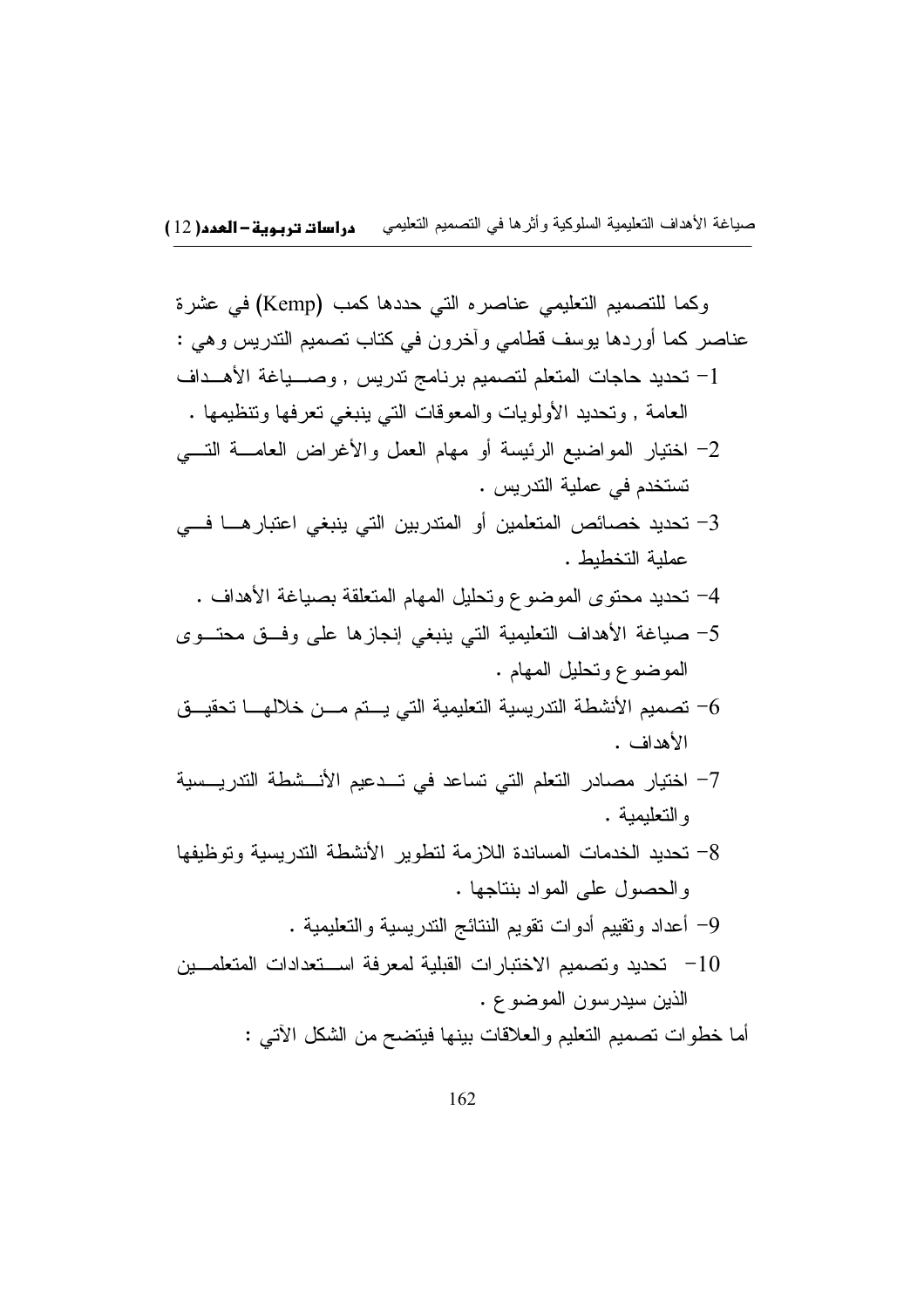

خطوات التصميم والعلاقات بينهما

163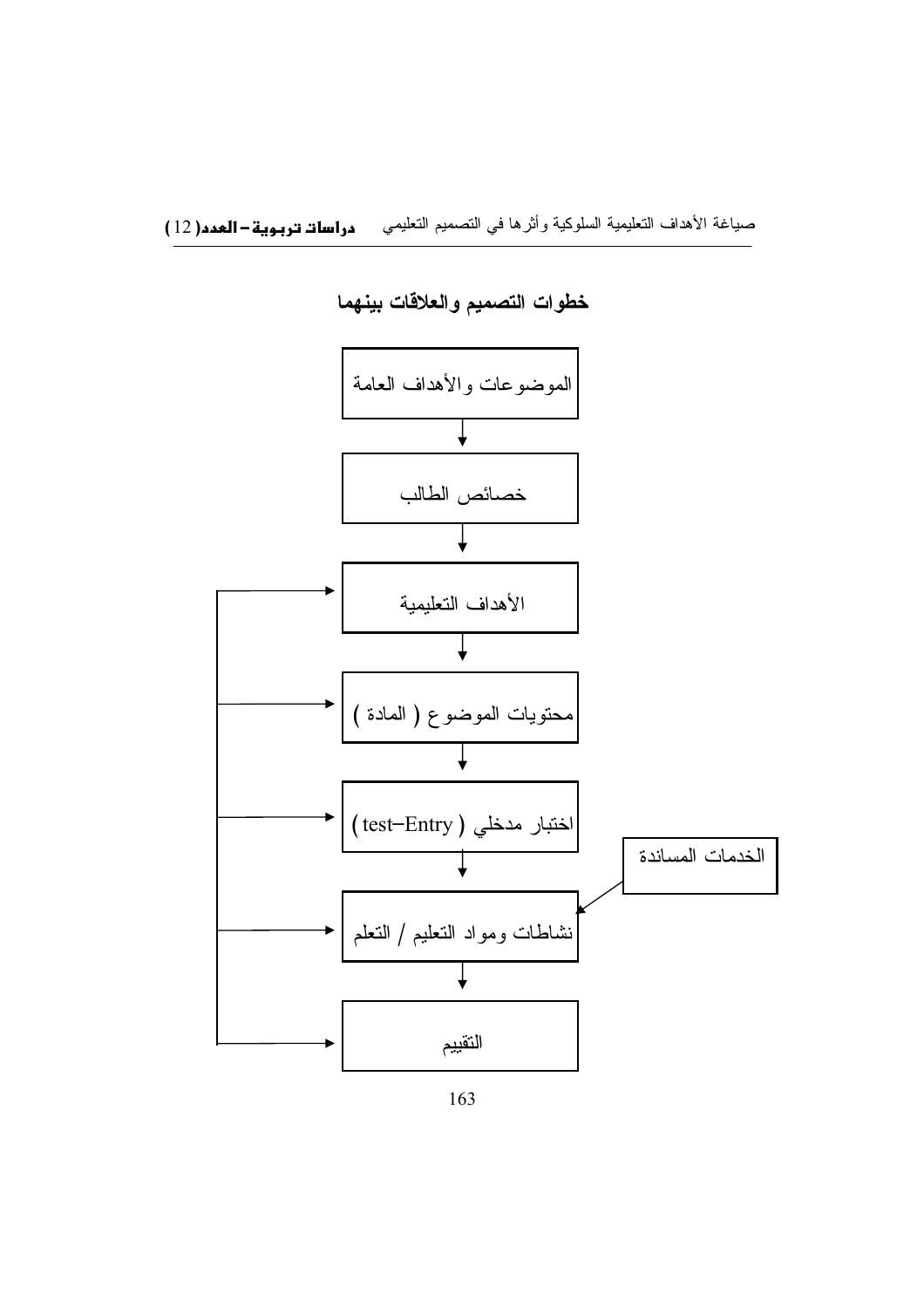بعد استعراض تعريفات التصميم التعليمي وأسسه وعناصره وخطواته فإنه من الأجدر أن نقف على نماذج له حتى نستطيع المعرفة به مـــن خــــلال خبرات العلماء في هذا المجال : 1- نموذج رايجلوث والذي حدد فيه ست مجالات لعلم التصميم وهي قواعد نشاطاته :

أ. تحليل النظام التعليمي : (Instructional Analysis)

و هو المجال الذي يتعلق بتصنيف الأهداف التعليمية إلـــى مــستويات مختلفة على وفق التصنيفات التربوية المعروفة في التربيسة , كتسصنيف المادة التعليمية وتحليلها إلى المهام التعليمية الرئيسة والثانوية والمتطلبات السابقة اللازمة لتعلمها , كما يتضمن هذا المجال تحليل خصائص المستعلم واستعداداته وقدراته وذكاءه ودافعيته ومهاراته ... الخ , وتحليــل البيئـــة التعليمية الخارجية , وتحديد الإمكانات المادية المنوافرة والوسائل اللازمــــة للعملية التعليمية .

ب. تنظيم النظام التعليمي (Instructional Design) :

وهو المجال الذي يتعلَّق بتنظيم أهداف العملية التعليمية , ومحتوى المادة الدراسية , وطرائق ندريسها , ونشاطاتها , وطرائق نقويم العملية التعليمية في أقصر وقت وجهد وتكلفة مادية , ويتعلق هذا المجال أيضاً بو ضبع الخطط التعليمية سواء أكانت أسبو عية أم شهر بة أم فصلية .

ج. تطبيق النظام التعليمي (Instructional Implementation) : وهو المجال الذي يتعلق بوضع كافة الأطر البشرية والأدوات والمصادر والوسائل التعليمية واستراتيجيات التعليم المختلفة وإثارة الدافعية ومراعاة الفروق الفردية وغيرها موضع النتفيذ والتطبيق .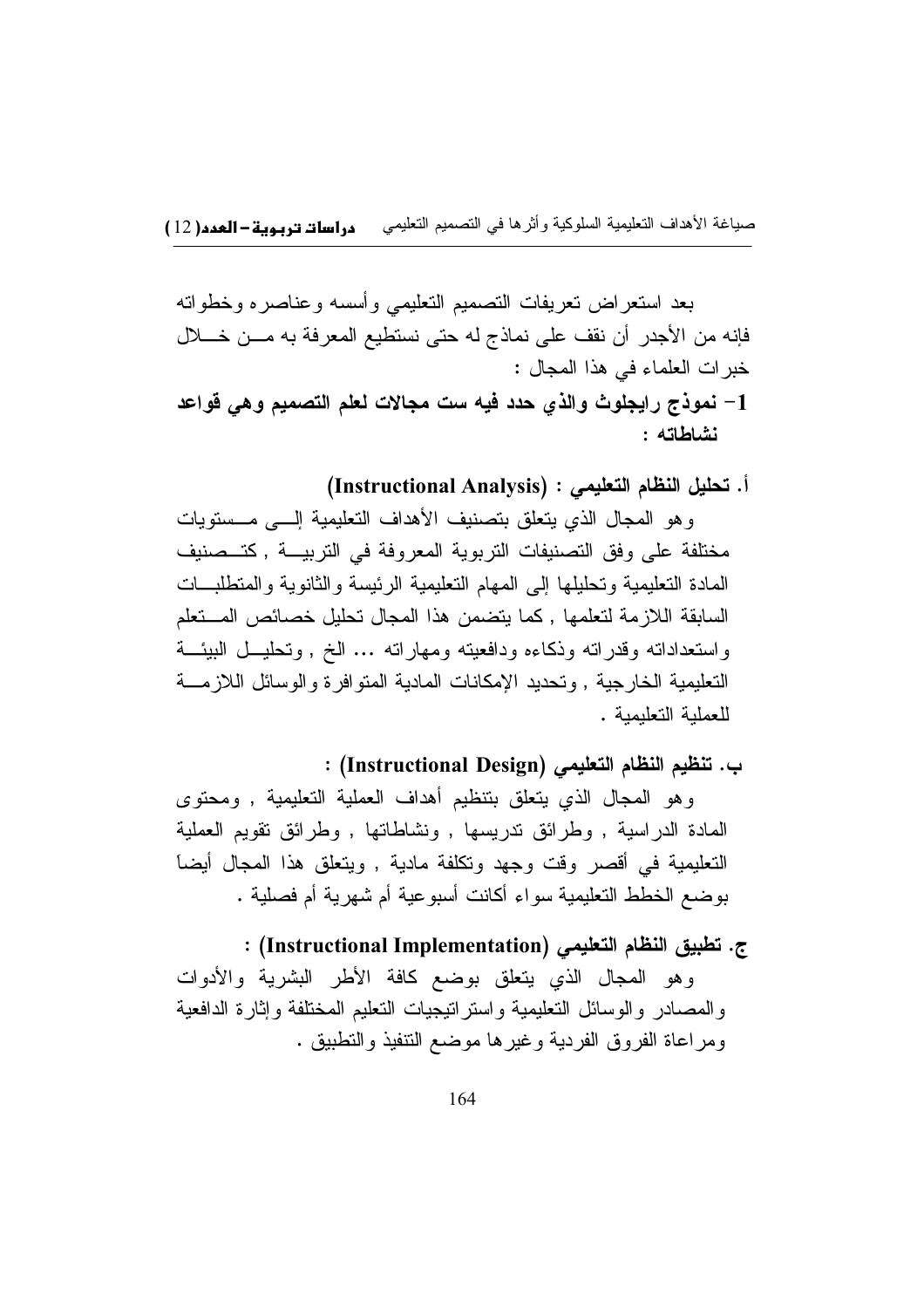## د. تطوير النظام التعليمي (Instructional Development) :

وهو المحال الذي يتعلق بفهم ونطوير النعليم ونحسين طرق النعليم عن طريق استخدام الشكل والخارطة أو الخطة التي يقدمها النظام التعليمي الذي من شأنه أن يحقق النتائج التعليمية المرغوبة على وفق شروط معينة .

## هـ. إدارة النظام التعليمي (Instructional management) : وهو المجال الذي يتعلق بضبط العملية التعليمية والتأكد من سيرها في الاتجاه الذى يحقق الأهداف التعليمية التعلمية المنشودة والخطة المدر سبية والجداول وضبط عمليات الغياب والحضور ومراقبسة النظسام وتطبيق الامتحانات المدرسية في الموعد المحدد والأشراف على العملية التعليمية التي تضمن سير العملية التعليمية بالشكل الصحيح .

و . تقويم النظام التعليمي (Instructional Evaluation) :

وهو المجال الذي يتعلق بالحكم على مــدى تعلــم التلميــذ وتحقيقـــه للأهداف التعليمية المنشودة ونقويم العملية التعليمية والنشاطات النقويميسة المختلفة سواء أكانت بومية أم أسبوعية أم شــــهرية أم ســـنوية , وبالتـــالـي فعملية النقويم نتعلق بتحديد مواطن القوة والضعف والعمل على معالجتها . 2- نموذج ( محمد عمر يسن ) :

لقد حدد طريقة لتصميم عملية الندريس تقوم علسى شبلات خطسوات أساسية نتفرع لتسع خطوات وكل خطوة تعنى مشكلة تـــصميم تعليمـــي مــــع توضيح الاستجابة للتصميم التي تحاول أن تحل مشكلة التصميم . والخطوات الأساسية الثلاث هي :

1- تعريف النتائج المتوقع حدوثها من عملية التعلم مع وضـــع المعـــابير التبي سوف تستخدم لتقييم ما حصل عليه المتعلم من هذه النتائج . 2- تصميم عملية الندريس والتخطيط لنتفيذ هذا التصميم . 3– تطبيق وتصميم البر نامج التدريسي .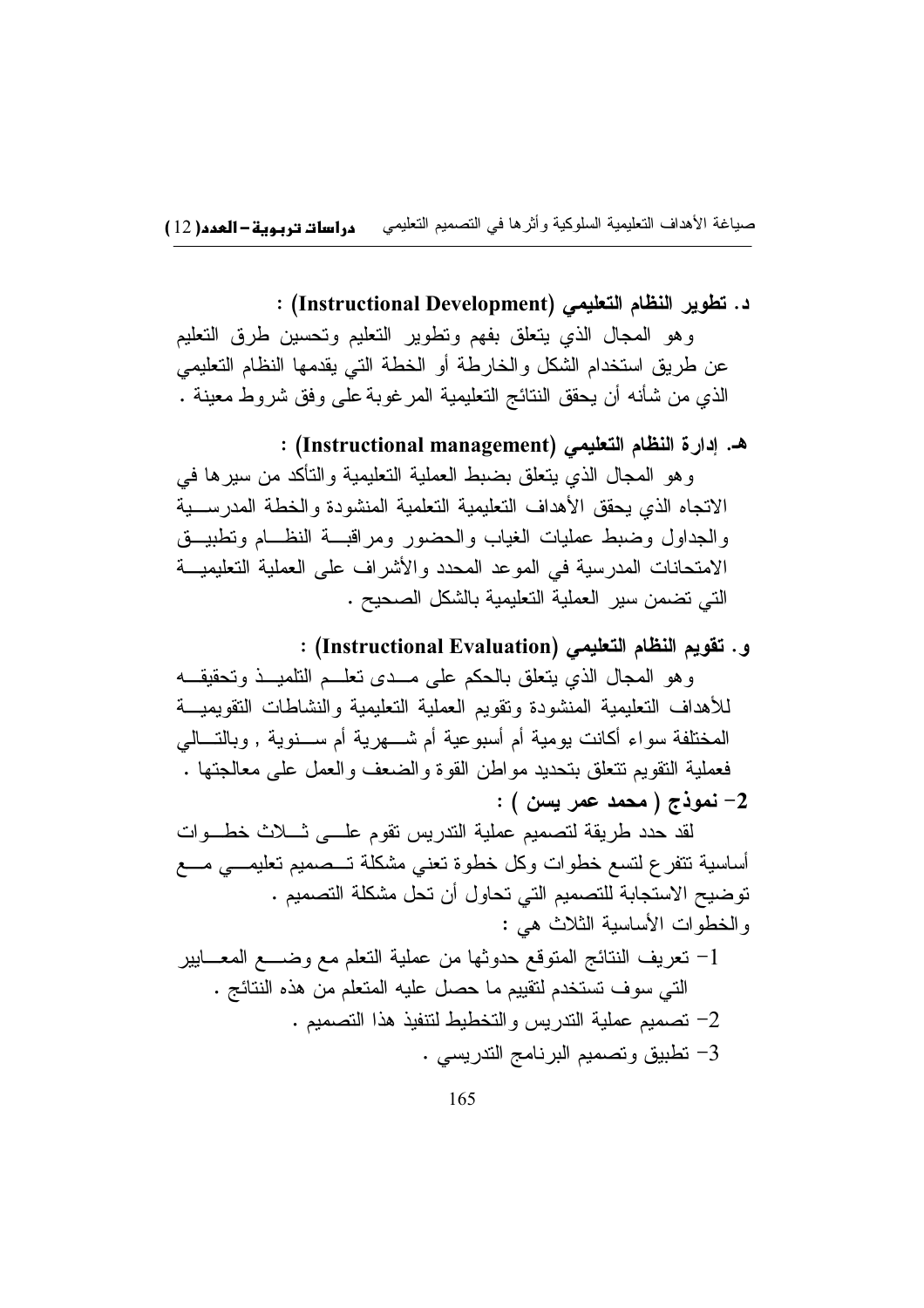صباغة الأهداف التعليمية السلوكية وأثرها في النصميم التعليمي دراسات تربوية-العدد(12)

| وكما ذكر فإن هذه الخطوات الثلاث تفرغ في تسع خطوات لتــضع نموذجـــاً |  |                                                  |  |
|---------------------------------------------------------------------|--|--------------------------------------------------|--|
|                                                                     |  | منطقيًا ومتجانسًا وواضحًا لتصميم عملية التدريس : |  |

| الاستجابة للتصميم (Design Responds)          | مشكلة التصميم (Design problem)                |
|----------------------------------------------|-----------------------------------------------|
| 1. نحليل المادة التعليمية على أساس           | 1.ترجمة موضوعات المنهج                        |
| القدرات التى يجب تعلمها بواسطة               | لّْنتاجات تعليمية .                           |
|                                              |                                               |
| 2. وضع الأهداف بحيــث تــشمل كـــل           | 2. تحديد الإمكانات التي تؤدي إلى              |
| عناصر الأداء الذي يؤدي إلى القدر ات .        | النمكن من القدرات التي يراد                   |
|                                              |                                               |
| 3. اختيار طريقة الاختبـــار مــــع كتابــــة | 3.تحديد الكيفية الت <i>ي</i> يتم بها تقيـــيم |
| مفـــردات الاختبــــار بـحيـــث تحقـــق      | القدر ات المكتبية .                           |
|                                              |                                               |
| 4. تحديد طريقة تدريس محدد نتاسب كل           | 4.العمل على وضع طريقة عامة                    |
| قدرة يراد تدريسها .                          | للندريس نناسب الأهداف المحددة .               |
| 5. اختبار وسائل الاتصال والمواد لكل          | 5. اختبار إمكانات الاتصال المناسبة            |
| درس .                                        |                                               |
| . تصميم مجموعة متتابعة من خطوات              | . تقديم الخبرات التي تقود إلى                 |
| تدريسية لكل هدف .                            | النعلم المطلوب .                              |
| 7. وضع خطة مفصلة توضح كيف تــتم              | 7.النغلب على مشاكل<br>عملية                   |
| عملية التدريس .                              | التدريس .                                     |
| 8. تطبيق البرنامج الندريسي كما خطط           | 8. القيام بعملية التدريس بكفاءة               |
| له مع ملائمة ذلك للتلميذ كفرد .              | وفعالية .                                     |
| 9. تقييم تحصيل الطالب بالنـــسبة لكـــل      | 9.تحديد مدى نجاح عملية التدريس .              |
| هدف .                                        |                                               |

### خاتمة :

وبعد أن تعرفنا الأهداف التعليمية وما يتعلق بهـــا , ثـــم استعرضـــنا النصميم النعليمي من حيث تعريفه ومكوناته الأساسية وخطواته نرى السدور الواضع الأهداف التعليمية وأثرها في عملية التصميم التعليمي حيث لابد من<br>الواضع للأهداف التعليمية وأثرها في عملية التصميم التعليمي حيث لابد من